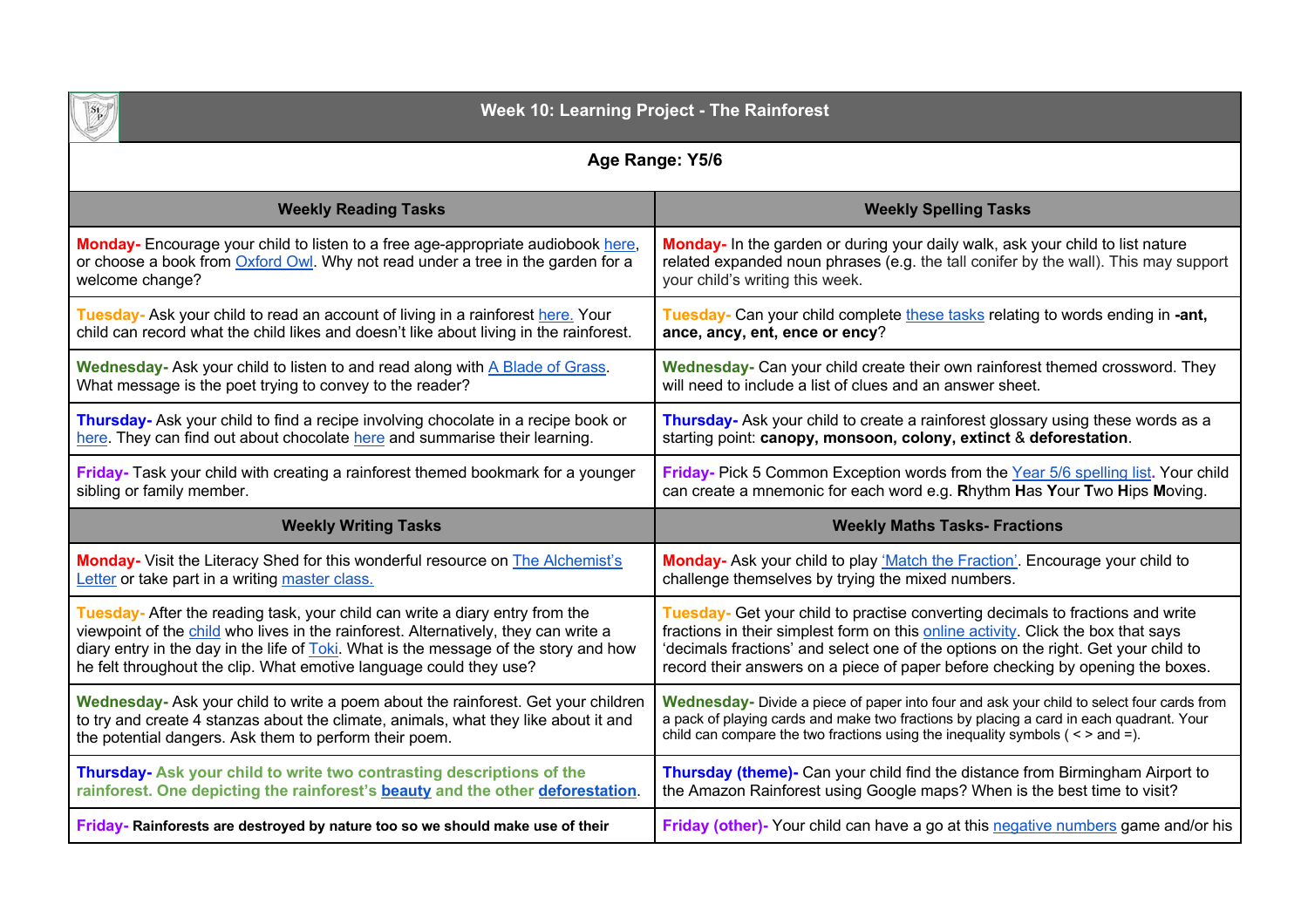## **Learning Project - to be done throughout the week**

**The project this week aims to provide opportunities for your child to learn more about the world's rainforests. Learning may focus on the plants, animals and insects that inhabit the rainforest, food that originates there and weather patterns. It could look at plants and animals that can be found in the garden too.**

- **Deforestation: Destroving Animal Habitats and The Homes of Humans-** Deforestation occurs in rainforests throughout the world. Trees are cut down on a huge scale, often to create space for grazing livestock or buildings. As part of this process, animal habitats and the homes of native people are often destroyed. Direct your child to create a poster highlighting the impact of deforestation on both humans and animals. Encourage them to think of possible solutions to some of these challenges and include these solutions on their posters.
- Welcome to The Jungle: Let Creativity Roar!- Henri Rousseau was a French painter from the 19th Century who created many paintings inspired by jungles and rainforests, although he never actually visited one. Direct your child to explore facts about this famous painter and encourage them to create a jungle/rainforest piece of artwork in his style. They could draw, paint or create a collage, depending on the resources you have available at home.
- **Discovering Far off Lands-** In the 16th century, Sir Walter Raleigh sailed the Atlantic Ocean in search of a place called El Dorado. His expedition took him to Guyana and his search led him to discover the country's rainforest. 400 years on, a group of children have taken on the challenge to follow in Sir Walter's footsteps in their own expedition to Guyana. Direct your child to watch this clip and explore the others on the BBC Teach website. Challenge them to plan their own expedition and consider what they would need to take with them. Alternatively, they could write a first-hand account of their time in the rainforest from the perspective of Sir Walter. Remind them that Sir Walter would not have had access to the mod cons we do now.
- **Rumble in The Jungle Get that Heart Rate Going! -** Encourage your child to increase their heart rate by challenging themselves and members of the family to mimic the actions of animals which inhabit rainforests. Actions could include: jumping over logs, ducking under branches, high knees through quicksand, running from a tiger etc. Challenge them to record their heart rate (beats per minute) after each activity. Which activity increased their heart rate most? *Recommendation at least 2 hours of exercise a week.*
- **Deforestation: Our Climate and Our Planet-** As well as impacting on animal habitats and native people, deforestation is also a major **contributor towards climate change. Direct your child to create an awareness leaflet about the effects of climate change on our planet and how deforestation is contributing towards this.**



## **STEM Learning Opportunities #sciencefromhome**

### **Rainforest Leaf Adaptation**

- Watch this video.
- Many tropical rainforest leaves have a drip tip to help them cope with high rainfall. It is thought that these drip tips enable rain drops to run off quickly. Plants